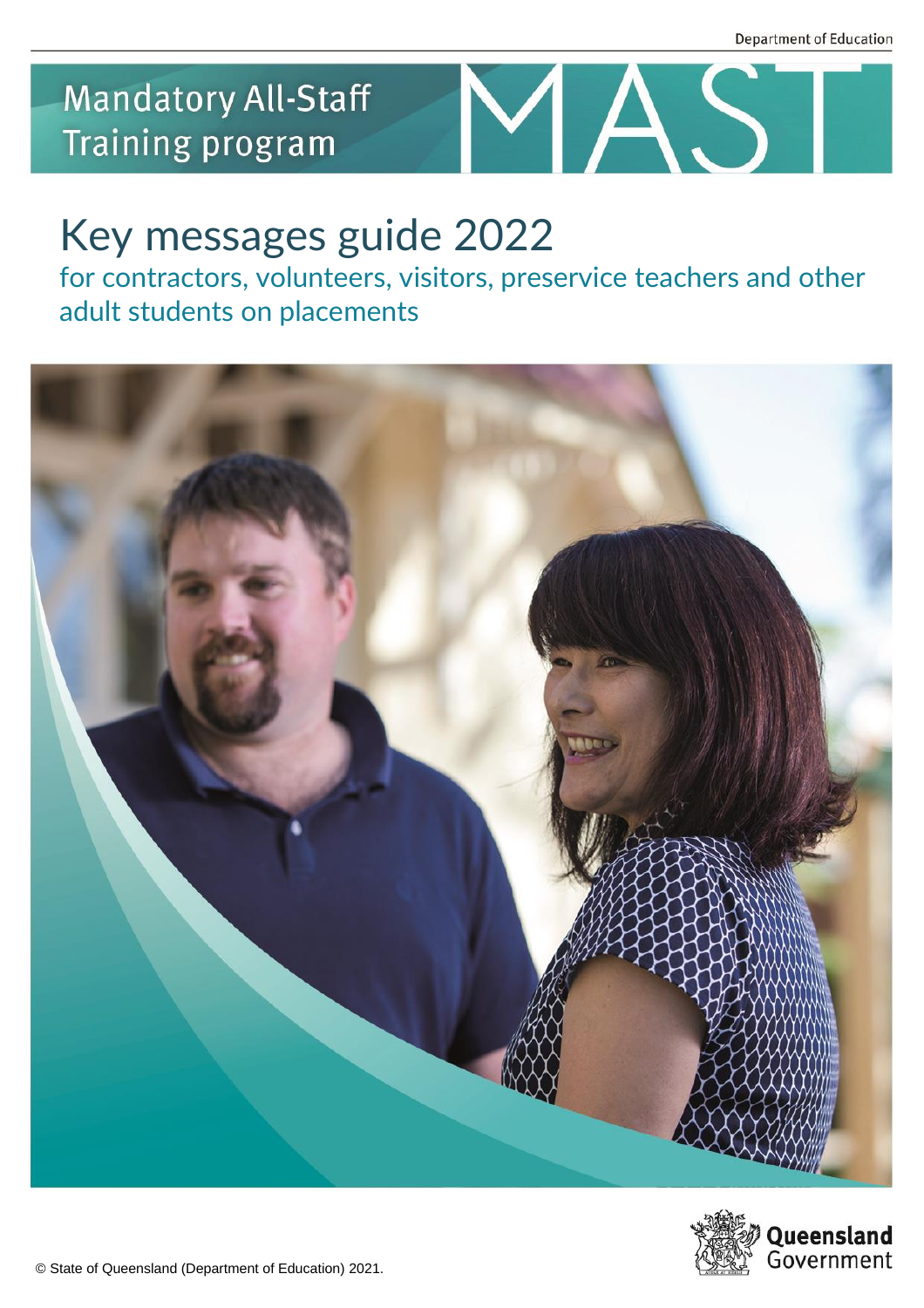

## Supporting reconciliation

## Acknowledgment of Country

The Department of Education acknowledges the Traditional Owners of the lands from across Queensland. We pay our respects to the Elders past, present and emerging, for they hold the memories, the traditions, the culture and hopes of Aboriginal and Torres Strait Islander peoples across the state.

A better understanding and respect for Aboriginal and Torres Strait Islander cultures develops an enriched appreciation of Australia's cultural heritage and can lead to reconciliation. This is essential to the maturity of Australia as a nation and fundamental to the development of an Australian identity.

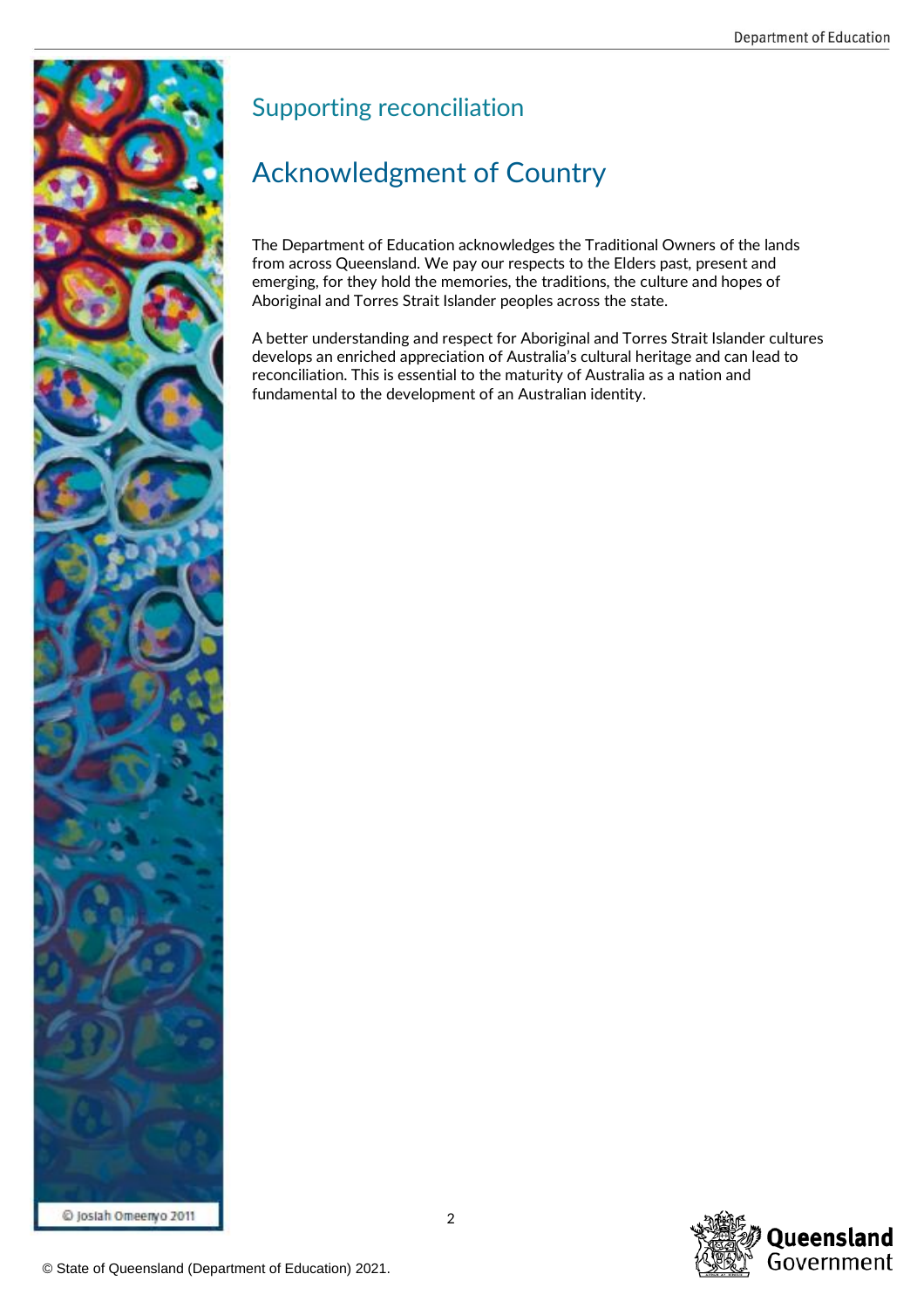## Contents

| Appendix 1: Student protection fact sheet for contractors, volunteers,                   |  |
|------------------------------------------------------------------------------------------|--|
| Appendix 2: Fact sheet for preservice teachers and other adult students on placements 15 |  |
|                                                                                          |  |

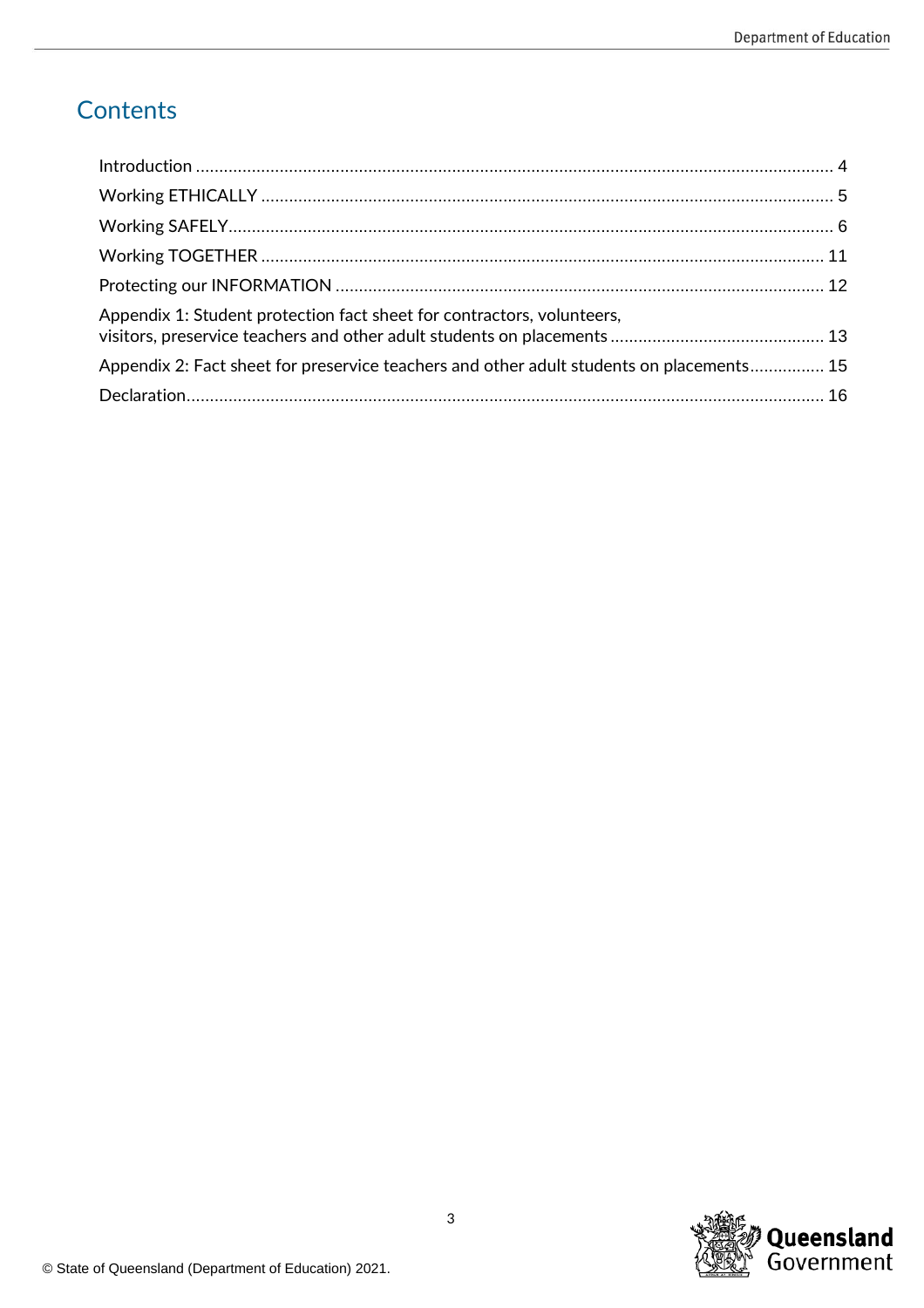## Introduction

People come to our schools and offices for different reasons. And we want them all to return home safely, confident they haven't harmed themselves or anyone else during their visit.

We're committed to maintaining a safe environment for everyone.

So we've created this guide to make sure you understand your responsibilities as a contractor, visitor, volunteer, preservice teacher or other adult student on placement. We want you to not only feel safe while visiting our facilities, but also know how to ensure you don't harm yourself or anyone else.

Not sure whether you're a contractor, visitor, volunteer, preservice teacher or a student on placement? Here's how we define the terms for this guide.

| Contractor                                                   | Are you an electrician, plumber, garden maintenance, school chaplain or IT/AV<br>supplier? Then you'll be classed as a contractor.<br>A contractor is anyone contracted to perform specific tasks for the department. And<br>those tasks include both operational and professional services.<br>Note: If you're a Building Asset Services (BAS) contractor then you don't need to<br>complete this guide. Your valid BAS induction card shows you're compliant and can<br>work at a departmental location.                                                                   |
|--------------------------------------------------------------|------------------------------------------------------------------------------------------------------------------------------------------------------------------------------------------------------------------------------------------------------------------------------------------------------------------------------------------------------------------------------------------------------------------------------------------------------------------------------------------------------------------------------------------------------------------------------|
| <b>Visitor</b>                                               | Are you a speech pathologist, school-based youth health nurse, sports coach or<br>religious instructor? Then you'll be classed as a visitor.<br>A visitor is anyone who regularly provides a service to a school or the department.                                                                                                                                                                                                                                                                                                                                          |
| Volunteer                                                    | Do you work in a school tuckshop, uniform shop or bookshop? Are you a P&C<br>member, community volunteer, mentor for students or parent helper? Then you'll<br>be classed as a <b>volunteer</b> .<br>A volunteer is anyone who works for free under the direction and supervision of<br>the school and/or an established agreement.                                                                                                                                                                                                                                          |
| Preservice<br>teacher/other<br>adult student<br>on placement | Are you enrolled and studying with a higher education institution in a university or<br>vocational education program? Then you'll be classed as a preservice teacher or<br>other adult student on placement.<br>A preservice teacher or other adult student on placement is anyone undertaking a<br>course of study and who needs to complete a professional experience, practical or<br>clinical placement in order to meet the requirements of their tertiary degree, award<br>program or award qualification.<br>Note: It does not include students enrolled at a school. |

Even if you're not classed as any of these, you may still need to complete this guide for your supervisor, manager or principal.

Here's what you need to do.

- 1. Read this guide.
- 2. Complete the Declaration section, which you'll find on the last page. Don't forget to fill out the relevant section of the Record of Completion form.
- 3. The supervisor, manager or principal at the location you're visiting will verify your Declaration and complete the other section of the Record of Completion form. (If you've visiting a school, they'll also stamp it.)
- 4. Once your Record of Completion form is complete, you can use it to visit our schools and offices for 12 months. Simply show the form, and then write your details in the Attendance register (which the supervisor, manager or principal will provide).

And keep this guide handy for future reference.

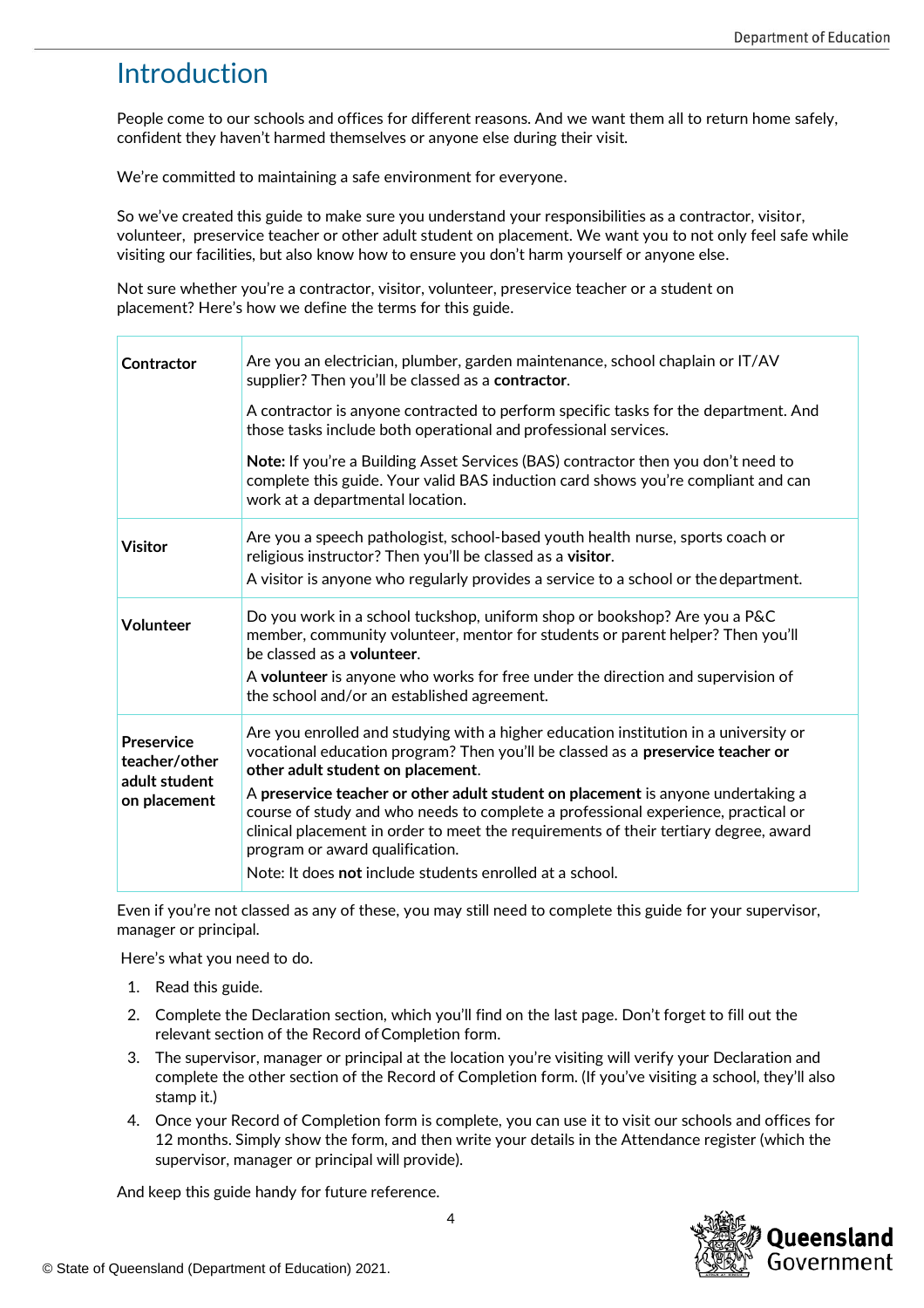

## Working ETHICALLY

This module will give you the information to act in accordance with the Code of Conduct for the Queensland public service and the department's Standard of Practice.

#### **1. You need to follow the Code of Conduct for Queensland Public Service (the Code)**

| $\bullet$ | The Code contains the fundamental<br>principles and values of ethical<br>behaviour. | The standards of conduct in the Code<br>outline the ethical behaviours you need<br>to exhibit. |
|-----------|-------------------------------------------------------------------------------------|------------------------------------------------------------------------------------------------|
|           | • The Code acts as a reference point to<br>guide your behaviour.                    | • It is your responsibility to comply with all<br>aspects of the Code.                         |

#### **2. These are your five areas of responsibility**

| Act in a way that upholds the Code's<br>standards of conduct. | Follow the department's policies and<br>procedures.   |
|---------------------------------------------------------------|-------------------------------------------------------|
| • Act ethically and responsibly.                              | Make sound judgements when fulfilling your<br>duties. |

• Be accountable for your actions and decisions.

#### **3. Follow the fundamental principles of ethical behaviour**

| Make appropriate use of official resources.                                                                                            | Discuss with your supervisor if you feel<br>there's a conflict of interest with your work in<br>the department. |
|----------------------------------------------------------------------------------------------------------------------------------------|-----------------------------------------------------------------------------------------------------------------|
| Refuse a gift or benefit from a colleague if<br>it is likely to affect or could be perceived<br>to affect how you perform your duties. | Before taking an action think about how it will<br>affect the human rights of people around you.                |

• Speak up if something doesn't seem right. You have an obligation to report any conduct that goes against the Code.

#### Here are some examples of breaches of the Code

- A volunteer at a school takes photos of lists with names of parents and their contact details. The volunteer uses the details to send marketing information to the parents.
- A consultant discusses a student's issues with another parent, criticising how the school dealt with the student. They also call the student's parents to offer their opinion.
- A preservice teacher posts details of a classroom incident on social media, including the name of the school and the students involved.
- A contractor takes the school's gardening equipment home for the weekend to work on their own garden.

## Further information

Code of Conduct for the Queensland Public Service [https://www.forgov.qld.gov.au/working-in-the-public-service/conduct-and-performance/code-of-conduct-for](https://www.forgov.qld.gov.au/working-in-the-public-service/conduct-and-performance/code-of-conduct-for-the-queensland-public-service)[the-queensland-public-service](https://www.forgov.qld.gov.au/working-in-the-public-service/conduct-and-performance/code-of-conduct-for-the-queensland-public-service)

#### Department of Education Standard of Practice

[https://qed.qld.gov.au/workingwithus/induction/workingforthedepartment/inductionandonboarding/Document](https://qed.qld.gov.au/workingwithus/induction/workingforthedepartment/inductionandonboarding/Documents/code-of-conduct-standard-of-practice.pdf) [s/code-of-conduct-standard-of-practice.pdf](https://qed.qld.gov.au/workingwithus/induction/workingforthedepartment/inductionandonboarding/Documents/code-of-conduct-standard-of-practice.pdf)

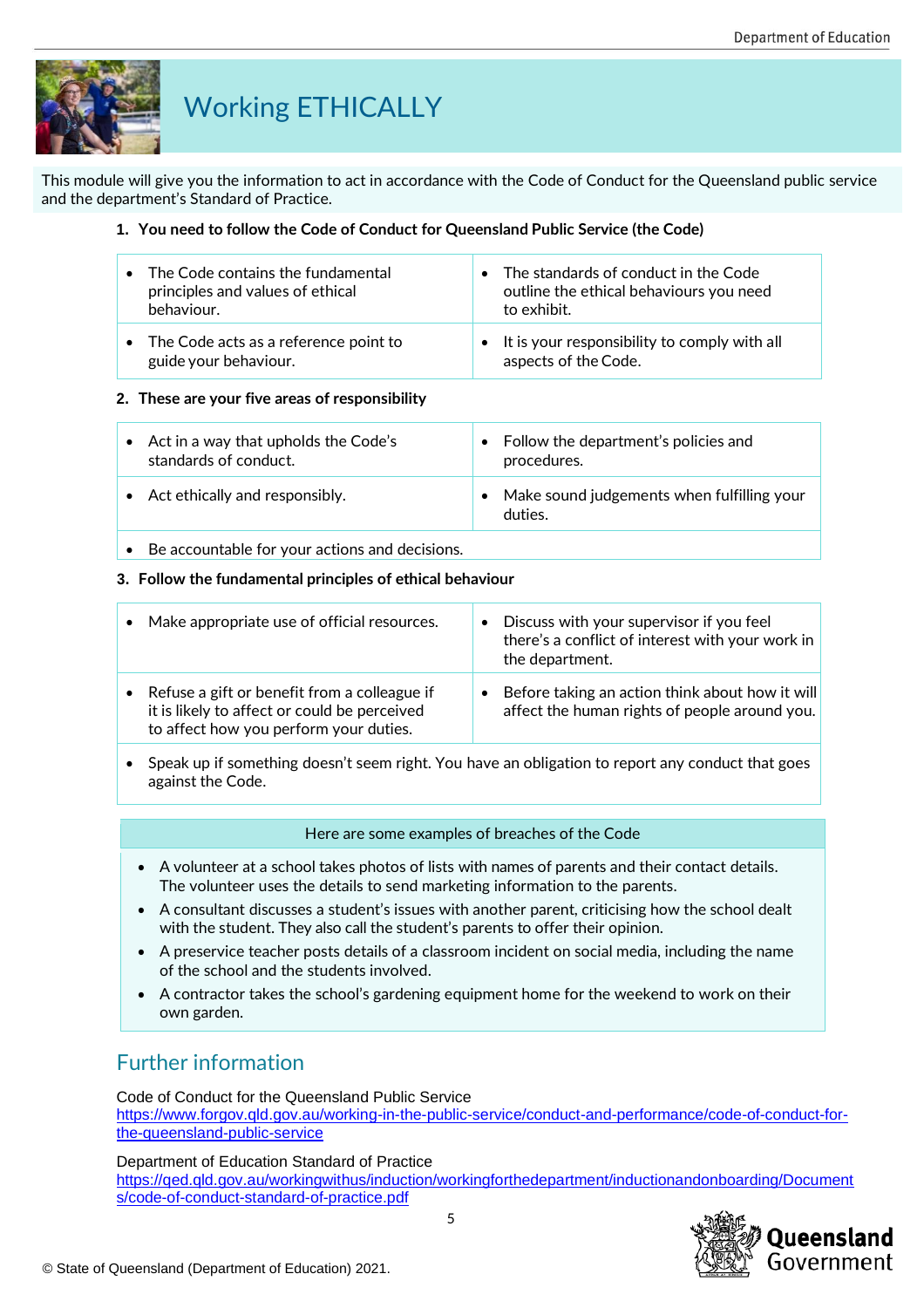

## Working SAFELY

This module will give you the information to keep yourself, others and your workplace safe. It also talks about your responsibilities for keeping students out of harm's way and your Blue Card requirements.

#### **1. You have a legal obligation under the** *Work Health and Safety Act 2011*

| $\bullet$ | Take care of your own health and safety and<br>that of others.  | • Participate in health and safety activities.                                                                                   |
|-----------|-----------------------------------------------------------------|----------------------------------------------------------------------------------------------------------------------------------|
|           | Report incidents and hazards to your<br>supervisor immediately. | • Talk to your supervisor or principal if you<br>identify something that you think is unsafe or<br>is a health and safety issue. |

#### **2. Follow all health and safety instructions**

|           | Take part in any safety audits or emergency<br>drills.                                                                               | $\bullet$ | Wear Personal Protective Equipment<br>(PPE) when required.       |
|-----------|--------------------------------------------------------------------------------------------------------------------------------------|-----------|------------------------------------------------------------------|
| $\bullet$ | Follow our health, safety and wellbeing<br>procedures (including asbestos containing<br>material (ACM) in your school or workplace). |           | Complete site-specific or role-specific<br>training as required. |

• Always obtain a Work Area Access Permit (WAAP) from the school office before any maintenance, installation, refurbishment and construction related works of any description, no matter how small (including nailing, drilling, removing paint, etc.).

#### **3. Report anything you notice that could pose a risk to yourself or someone's health and safety**

| Behave in a way that contributes to an<br>inclusive and respectful work environment.                                                                                                              | We do not accept any form of bullying,<br>harassment, violence or unlawful<br>discrimination (in person or online).                                                             |
|---------------------------------------------------------------------------------------------------------------------------------------------------------------------------------------------------|---------------------------------------------------------------------------------------------------------------------------------------------------------------------------------|
| Occupational violence and aggression (OVA)<br>is any action, incident or behaviour that's<br>considered unreasonable conduct. It may<br>result in someone being threatened, harmed<br>or injured. | • If you experience, witness or hear about any<br>unreasonable behaviour that isn't consistent<br>with the Code, you should report it to your<br>supervisor as soon as you can. |
|                                                                                                                                                                                                   |                                                                                                                                                                                 |

- Report any damage to our facilities to your supervisor immediately. This includes: o damage or holes in walls or ceiling sheeting
	- o peeling paintwork or floor coverings
	- o damage due to wear and tear, weather or erosion.

#### Here are some examples of breaches of the Code

- A volunteer notices a spill in a hallway that could be a potential slip hazard. They manage to avoid it, but then carry on with their tasks without reporting it.
- A contractor at a school keeps working while the emergency siren is sounding. They are on a tight deadline, and think it's just a practice drill.
- A science teacher tells a practical placement student to wear safety glasses during a lesson. However, the practical placement student believes there's little risk of them being harmed and takes them off.
- An electrical contractor runs an extension cord across a corridor so they can keep working. They feel the job will be done quickly, so it is not necessary to put up any safety signage.
- A volunteer notices a teacher being threatened by another person. They ignore the situation instead of reporting it to their supervisor or the principal.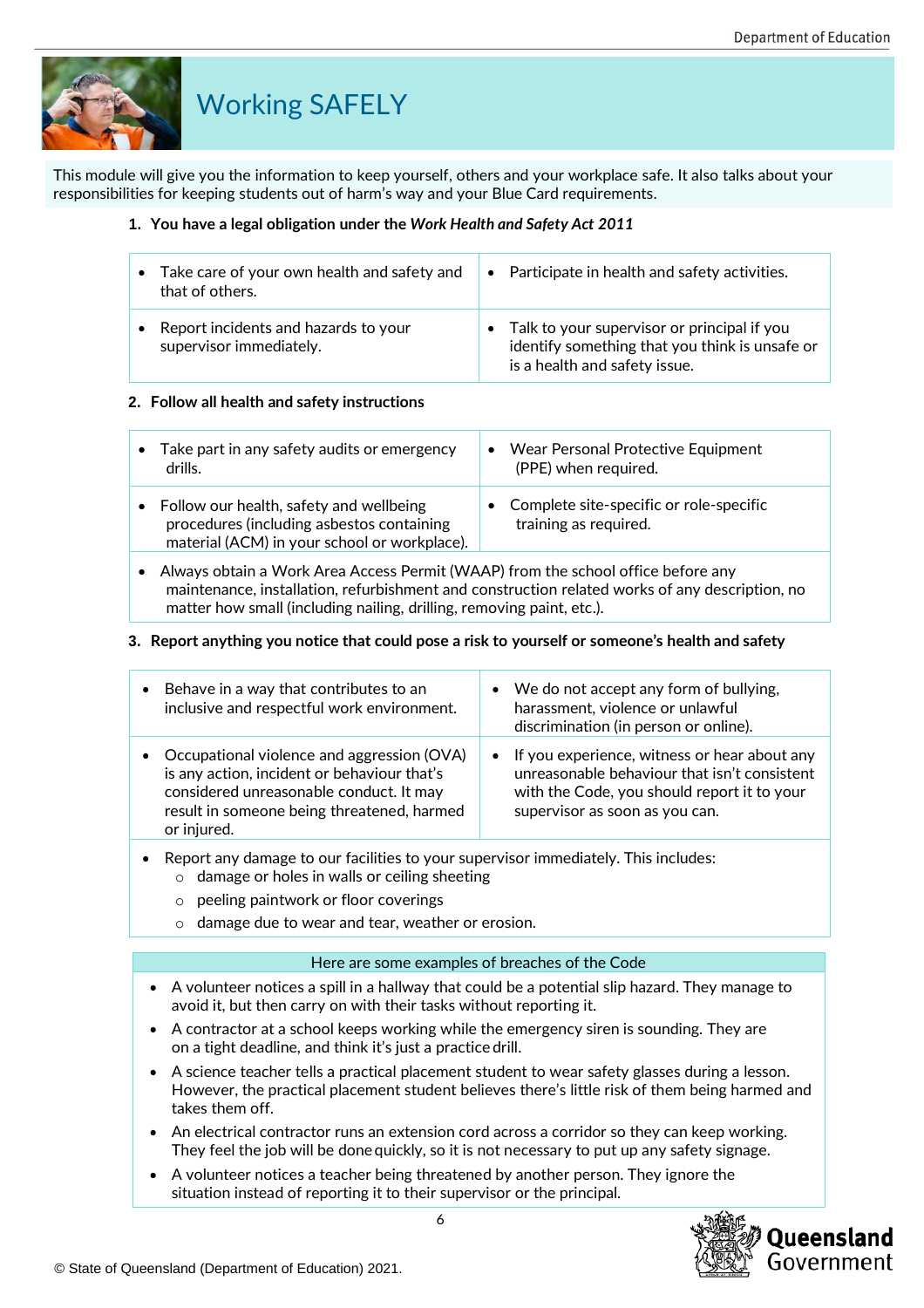## Further information

### *Work Health and Safety Act 2011*

<https://www.legislation.qld.gov.au/view/pdf/2013-10-29/act-2011-018>

#### Department website for managing asbestos

[https://education.qld.gov.au/about-us/reporting-data-research/reporting/asbestos](https://education.qld.gov.au/about-us/reporting-data-research/reporting/asbestos-management)[management](https://education.qld.gov.au/about-us/reporting-data-research/reporting/asbestos-management)

#### **4. Student safety is our top priority**

| All children have the right to be protected<br>from harm.                                                             | $\bullet$ | Never do anything to intentionally harm a<br>student - physically, psychologically or<br>emotionally. |
|-----------------------------------------------------------------------------------------------------------------------|-----------|-------------------------------------------------------------------------------------------------------|
| Employees and visitors in schools play an<br>important role identifying and responding<br>to child abuse and neglect. | $\bullet$ | Our Student protection procedure outlines<br>the responsibilities of employees and<br>visitors.       |

#### **5. Report any suspicions that a student has been harmed or is at risk of harm**

| Report your suspicions to the principal.                    | Report them as soon as possible.                                                                                                                                                           |
|-------------------------------------------------------------|--------------------------------------------------------------------------------------------------------------------------------------------------------------------------------------------|
| $\bullet$                                                   | $\bullet$                                                                                                                                                                                  |
| Provide any related documents or notes to<br>the principal. | Follow the Allegations against employees in<br>$\bullet$<br>the area of student protection procedure if<br>your suspicions relate to a departmental<br>employee (including the principal). |

#### **6. What to do if a student tells you they've been harmed**

| Stay calm.                                                                                                     | $\bullet$ | Listen to the student, and respond in a<br>caring manner. |
|----------------------------------------------------------------------------------------------------------------|-----------|-----------------------------------------------------------|
| Let the student know you need to tell the<br>principal, and that the principal will help to<br>keep them safe. | $\bullet$ | Report the matter as soon as possible.                    |

#### Here are some examples of putting students at risk

- A clinical placement student notices a number of cuts on a student's arm. Later, they overhear the student telling a friend that he often cuts himself. They decide to do nothing because it's none of their business.
- A student tells a consultant she's been repeatedly beaten by her stepfather over the past few weeks. The consultant discusses the situation with the principal, but also talks about it over dinner with their own family.

#### **7. Communicating with students**

|                               | Always act with the highest integrity.                                                                                                                                       | Don't give any student your contact<br>$\bullet$<br>details, and never ask for theirs. |
|-------------------------------|------------------------------------------------------------------------------------------------------------------------------------------------------------------------------|----------------------------------------------------------------------------------------|
| $\circ$<br>$\circ$<br>$\circ$ | Never<br>call or text a student using your<br>personal or work phone<br>email a student (using any email<br>account)<br>arrange to meet a student face to face<br>or online. | Don't communicate with/contact students<br>$\bullet$<br>on any social media platform.  |

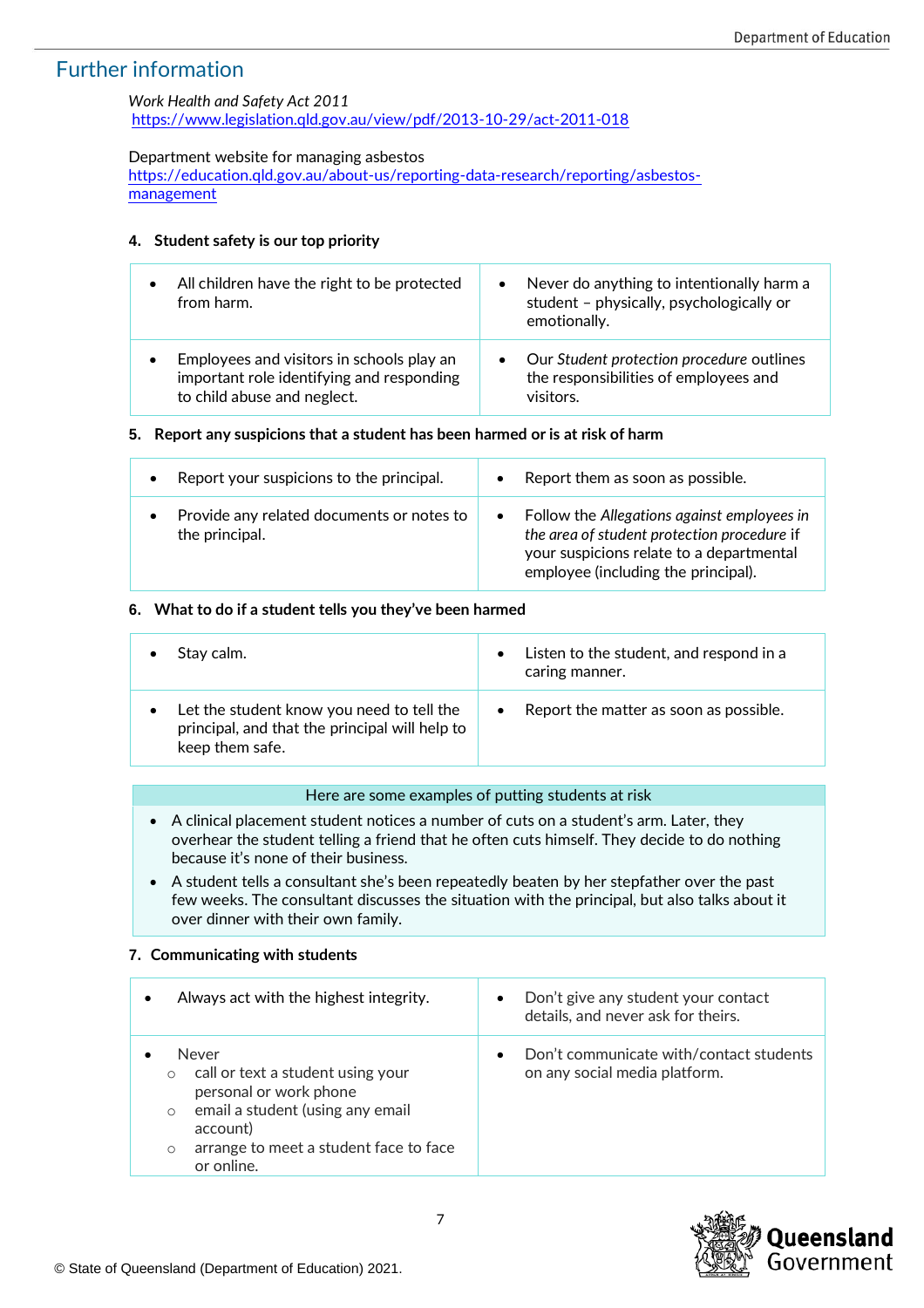## Further Information

Student protection procedure

<https://ppr.qed.qld.gov.au/education/community/Pages/Student-Protection.aspx>

Allegations against employees in the area of student protection procedure [https://ppr.qed.qld.gov.au/pp/allegations-against-employees-in-the-area-of-student-protection](https://ppr.qed.qld.gov.au/pp/allegations-against-employees-in-the-area-of-student-protection-procedure)[procedure](https://ppr.qed.qld.gov.au/pp/allegations-against-employees-in-the-area-of-student-protection-procedure)

#### Further examples of putting students at risk

- A contractor working in a high school talks to some senior students about what they do outside school. They ask the students if they can spend some time together over the weekend.
- A volunteer gives their mobile number to a student who is clearly having issues at home.
- A preservice teacher chats with school students about a common interest, and arranges to share photos on social media.
- A consultant working in the school notices a student being isolated by the other students. They think getting the student involved in a group they're part of might help. They ask for the student's contact details so they can discuss it with the student's parents.

#### **8. Your Blue card requirements**

The blue card system – Queensland's Working with Children Check, assesses a person's eligibility to work or volunteer with children based on their national criminal history and other disciplinary and police information.

- Present your blue card to staff **before you start** (unless you are exempt or don't required a Blue card) so it can be:
	- o validated online with Blue card services
	- o cross-checked with your photo ID.
- Inform the school immediately if:
	- o your blue card status changes
	- o you cannot or no longer able to volunteer or work for the department.

#### **9. Do I need a Blue card?**

• You will need a working with children authority if you work or volunteer with children under one of the 15 categories of regulated employment in the Working with Children *(Risk Management and Screening) Act 2000* and you are likely to work with children for more than seven (7) days\* in a calendar year.

*\* All preservice teachers*, *other adult students on placements, school-based volunteers (excluding parent volunteers) and trainee students in regulated employment are considered to meet the seven (7) day threshold.*

#### **10.What is a working with children authority?**

- A working with children authority means a working with children clearance (commonly referred to as a blue card) or a working with children exemption (commonly referred to as an exemption card). The categories which primarily relate to the department are:
	- o Schools
	- o Education and care services and similar employment (OSHC services and Kindergartens)
	- o Child accommodation services including home stays

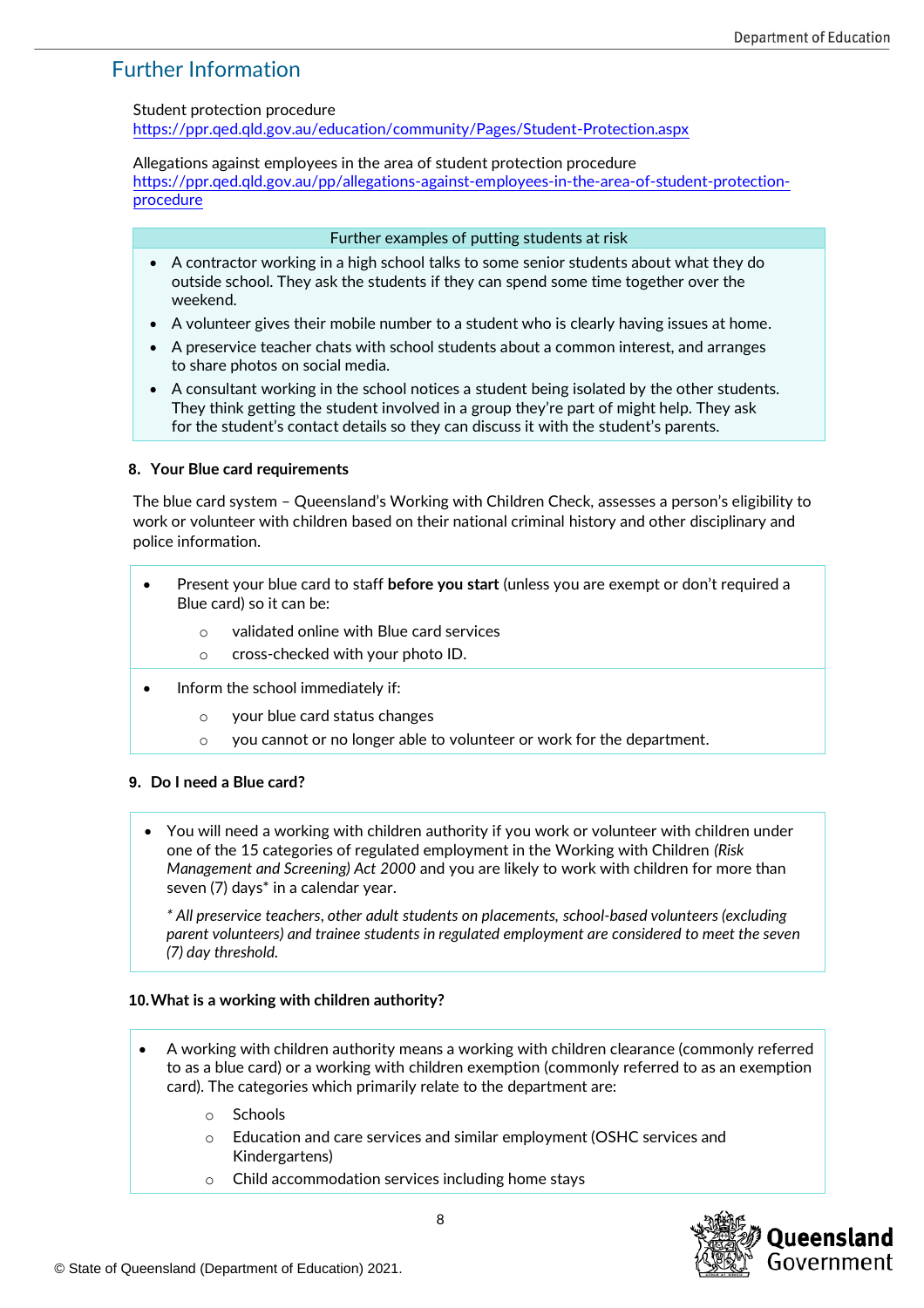$\circ$  Schools – boarding facilities.

Different rules apply to each of these categories and whether you need a working with children authority will depend on the following factors:

- o the environment
- o the activity
- o frequency.

**Always check with Blue card services (1800 113 611) for blue card requirements.**

#### **11.How will I know if I am working or volunteering in restricted employment?**

• Some people *can* work with children even though they don't have a blue card, such as:

- o a volunteer parent
- o a volunteer who's under 18
- $\circ$  paid or unpaid staff who work in child-regulated employment for no more than 7 days in a calendar year.

These people fall into a category known as 'restrictive employment', which gives them an exemption from needing a blue card.

#### **12.How will I know if I am a restricted person?**

- A restricted person is *not eligible to work or volunteer with children*. They've been deemed a 'restricted person' because they:
	- o have been issued with a negative notice
	- o have a suspended blue card
	- o are a disqualified person
	- $\circ$  have been charged with a disqualifying offence that hasn't been finalised.

These people cannot be given an exemption under the terms of 'restrictive employment'.

Which means we can't have a restricted person working in our schools as an employee or volunteer. If we did, we'd be breaking the law.

#### **13.What are my Blue card responsibilities?**

- If you are a restricted person, you must not start or continue to work or volunteer in restricted employment. If you currently work or volunteer in restricted employment, you must *immediately* stop.
- If you are not sure if you are a restricted person, you can contact Blue Card Services on 1800 113 611 for more information.
- At the end of this document, you will need to declare that you are not a restricted person. If your status changes, or if you are no longer able to volunteer or work for the department you must advise your supervisor immediately.

**Remembe**r: It's an offence for a restricted person to start or continue working or volunteering in restricted employment. The maximum penalty is \$66,725 (500 penalty units) or 5 years in prison.

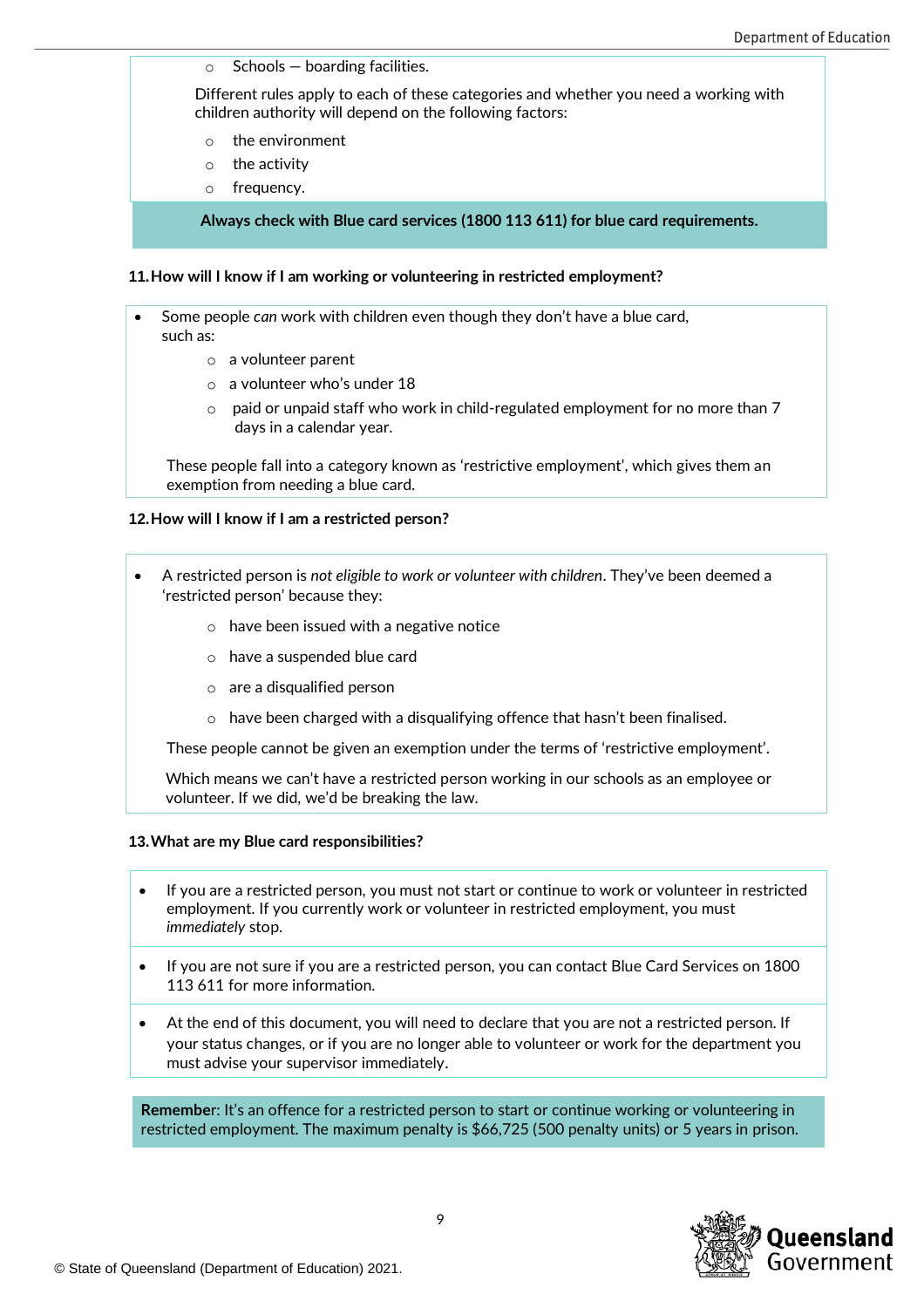#### Restricted person scenarios

#### *Scenario 1*

A consultant who provides an essential service for children has had their blue card suspended. They are working with children for under 7 days in a calendar year. Can they continue to work with the school?

#### *Answer*

No. They are a restricted person as their blue card has been suspended. Although they are working not more than 7 days in a calendar year, they cannot rely on the restricted employment exemption. It is an offence for a restricted person to start or continue working or volunteering in restricted employment.

It is also an offence for an employer to employ or continue to employ a restricted person in restricted employment if they know (or should reasonably know) that they are a restricted person.

#### *Scenario 2*

A person was previously convicted of a disqualifying offence, and is now a parent of a child in primary school. They want to volunteer at their child's school, reading with the students and working at the tuckshop. Can they rely on the volunteer–parent exemption to volunteer with reading and tuckshop at the school?

#### *Answer*

No. They are a restricted person because they were convicted of a disqualifying offence. Although they are seeking to volunteer in their child's school as a volunteer parent, they cannot rely on the restricted employment exemption.

## Further information

*Blue Card Services fact sheets*

#### Rights and obligations of blue card holders

[https://www.publications.qld.gov.au/dataset/blue-card-system-changes/resource/8ffd282e-dc69-](https://www.publications.qld.gov.au/dataset/blue-card-system-changes/resource/8ffd282e-dc69-491b-8810-672371e649af?truncate=30&inner_span=True) [491b-8810-672371e649af?truncate=30&inner\\_span=True](https://www.publications.qld.gov.au/dataset/blue-card-system-changes/resource/8ffd282e-dc69-491b-8810-672371e649af?truncate=30&inner_span=True)

#### Contractors and tradespeople

[https://www.publications.qld.gov.au/dataset/blue-card-system-changes/resource/add37001-b95f-](https://www.publications.qld.gov.au/dataset/blue-card-system-changes/resource/add37001-b95f-460e-bfa2-395b841f56a7?truncate=30&inner_span=True)[460e-bfa2-395b841f56a7?truncate=30&inner\\_span=True](https://www.publications.qld.gov.au/dataset/blue-card-system-changes/resource/add37001-b95f-460e-bfa2-395b841f56a7?truncate=30&inner_span=True)

#### Restricted person and restricted employment

[https://www.publications.qld.gov.au/dataset/blue-card-system-changes/resource/138ea044-0a74-](https://www.publications.qld.gov.au/dataset/blue-card-system-changes/resource/138ea044-0a74-4b84-b25f-aab8a3d4b949) [4b84-b25f-aab8a3d4b949](https://www.publications.qld.gov.au/dataset/blue-card-system-changes/resource/138ea044-0a74-4b84-b25f-aab8a3d4b949)

Blue card services – 1800 113 611

[https://www.qld.gov.au/law/laws-regulated-industries-and-accountability/queensland-laws-and](https://www.qld.gov.au/law/laws-regulated-industries-and-accountability/queensland-laws-and-regulations/regulated-industries-and-licensing/blue-card/contacting)[regulations/regulated-industries-and-licensing/blue-card/contacting](https://www.qld.gov.au/law/laws-regulated-industries-and-accountability/queensland-laws-and-regulations/regulated-industries-and-licensing/blue-card/contacting)

#### *Department of Education policies and procedures*

Working with children authority procedure <https://ppr.qed.qld.gov.au/pp/working-with-children-authority-procedure>

Working with children authority guidelines <https://ppr.qed.qld.gov.au/pp/working-with-children-authority-procedure>

Flowchart – Blue card requirement for contractors / tradespersons working in schools [https://ppr.qed.qld.gov.au/attachment/flowchart-blue-card-requirements-for-contractors](https://ppr.qed.qld.gov.au/attachment/flowchart-blue-card-requirements-for-contractors-tradesperson-working-in-schools.pdf)[tradesperson-working-in-schools.pdf](https://ppr.qed.qld.gov.au/attachment/flowchart-blue-card-requirements-for-contractors-tradesperson-working-in-schools.pdf)

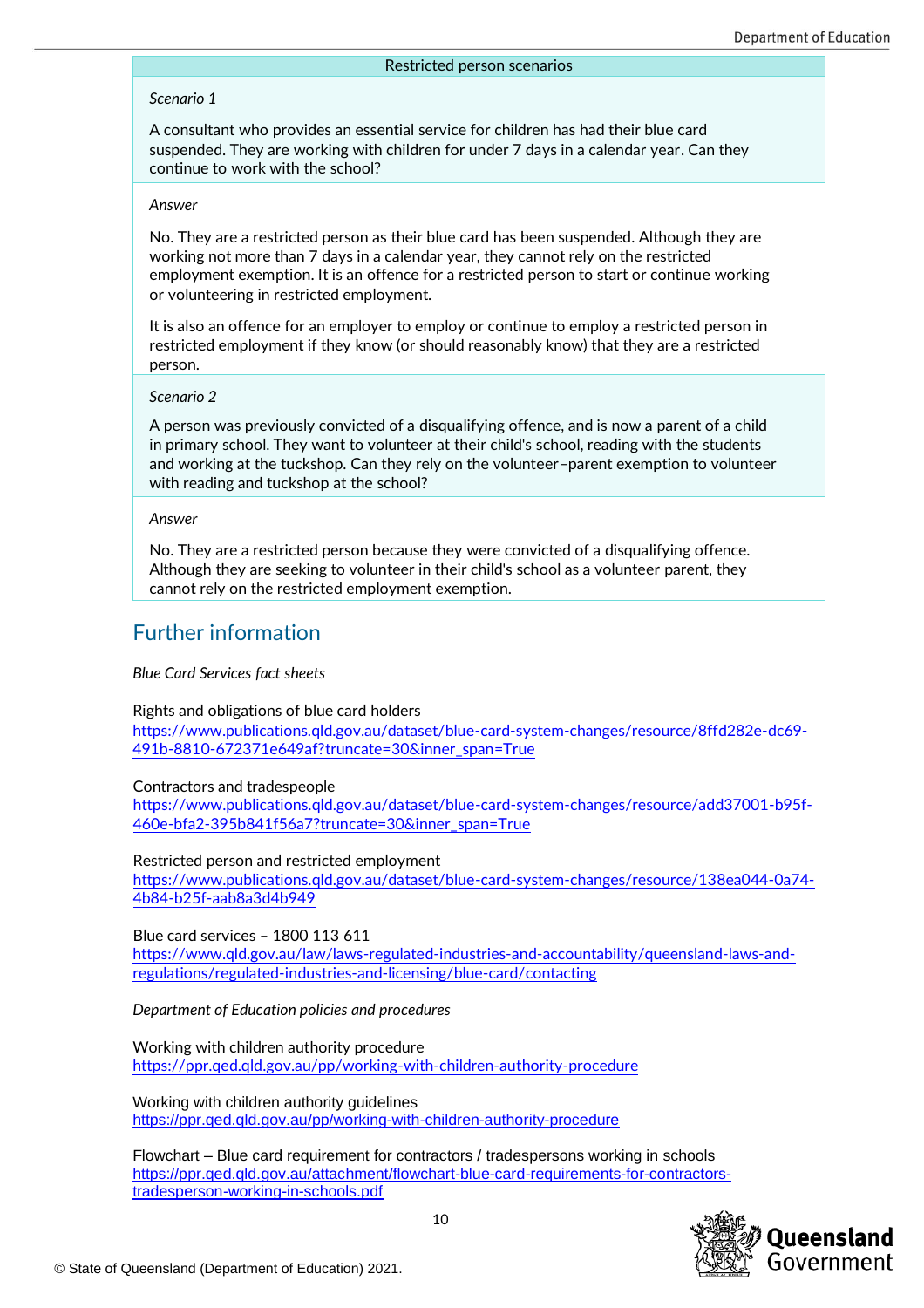

## Working TOGETHER

This module will give you the information to help you celebrate diversity and creative inclusive workplaces.

- **1. We've made a commitment to create inclusive and diverse workplaces where everyone feels they belong**
- We want you to feel heard, valued, and safe to  $\bullet$  We value your contribution to our decisions bring your whole self to work. and direction.
- When everyone feels valued for their diversity and comfortable about being themselves, and supported in our roles, we all connect better with each other and have a sense of belonging.

#### **2. We all have a role to play**

| $\bullet$ | Encourage different perspectives when solving •<br>problems.                                                         |           | Check your assumptions about a person's<br>ability, experience and potential.                                                                  |
|-----------|----------------------------------------------------------------------------------------------------------------------|-----------|------------------------------------------------------------------------------------------------------------------------------------------------|
|           | • Make reasonable workplace adjustments so<br>employees have the support and resources<br>they need to do their job. | $\bullet$ | Show respect for the Traditional Custodians<br>of the land where you're having your<br>meeting by conducting an<br>Acknowledgement of Country. |

• Take a moment to consider what we assume about people who aren't like us, and how these assumptions can create barriers.

#### Here are some examples of inappropriate behaviour

- An adult student on professional experience placement in a classroom uses racist language when referring to another student.
- A contractor speaks aggressively to a colleague when they disagree on how to solve a problem.
- A consultant refuses to work with people from other ethnicities.

## Further information

*Anti-Discrimination Act 1991* (Qld) <https://www.legislation.qld.gov.au/view/pdf/2017-06-05/act-1991-085>

*Multicultural Recognition Act 2016* (Qld) <https://www.legislation.qld.gov.au/view/pdf/inforce/current/act-2016-001>

*Disability Discrimination Act 1992*  <https://www.legislation.gov.au/Details/C2018C00125>

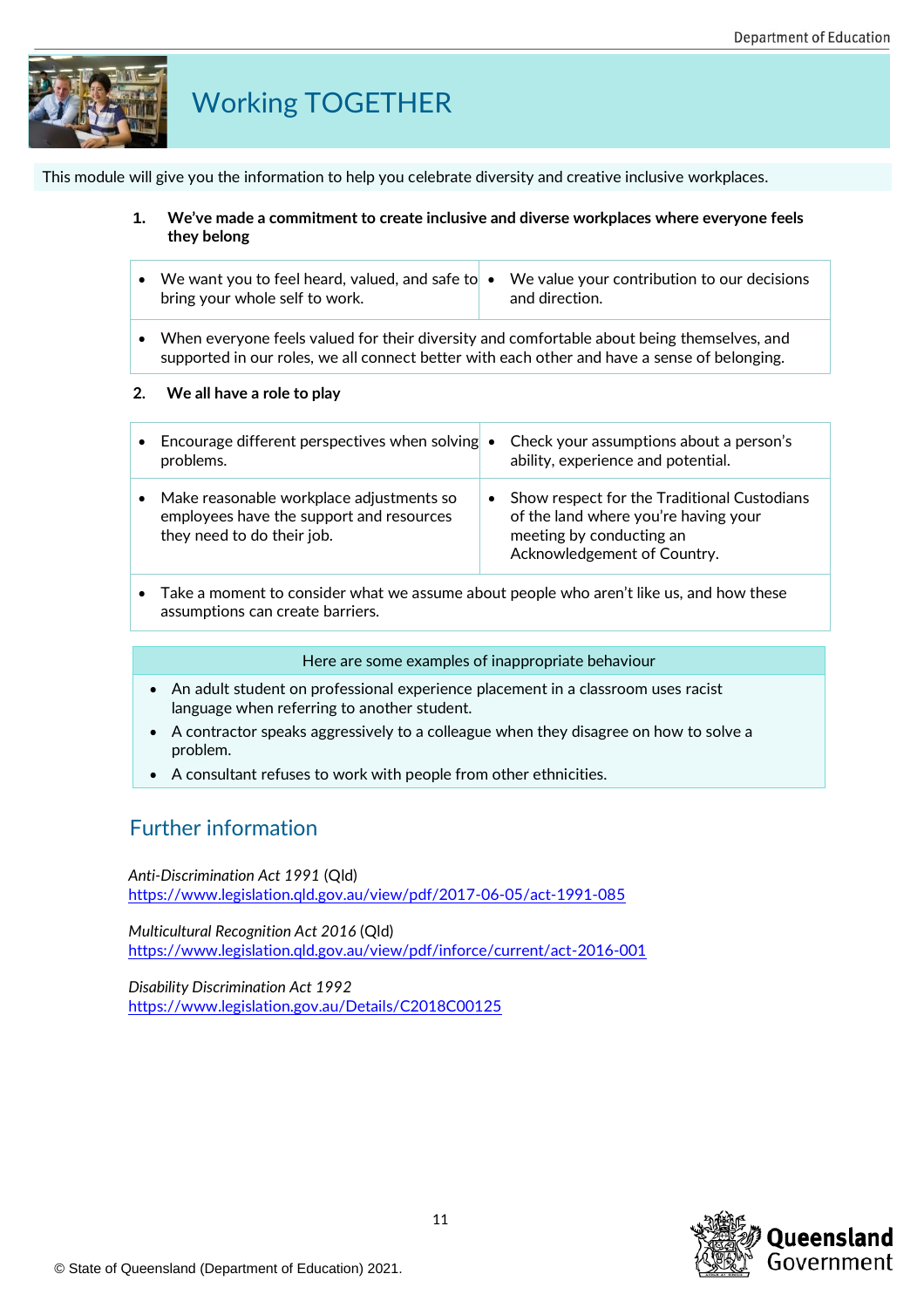

## Protecting our INFORMATION

This module talks about your responsibilities for protecting the department's information.

#### **1. Treat official information with care**

| Use it only for its intended purpose. | Stop and think before sharing information with<br>others. |
|---------------------------------------|-----------------------------------------------------------|
| • Keep it secure and protected.       | • Follow all access control procedures.                   |

#### **2. You have an obligation to keep our information secure**

| Treat all information as confidential. | $\bullet$ | Comply with relevant procedures.                     |
|----------------------------------------|-----------|------------------------------------------------------|
| Ensure information stays on site.      |           | • Report any suspicion of or known security threats. |

#### **3. Follow our procedures when handling information to avoid potential risks**

| • Comply with all directions and<br>instructions. | Maintain records correctly.                                                               |
|---------------------------------------------------|-------------------------------------------------------------------------------------------|
| • Stop and think before taking any action.        | • If you're not sure whether you should take a<br>particular action, ask your supervisor. |

#### Here are some examples of inappropriate use of information

- A volunteer gives a student's contact details to a person claiming to be the student's father without checking with anyone first.
- A consultant working in a school sees that someone has left the behaviour report of a student they know on the photocopier. They make a copy of the report and take it home.
- A preservice teacher receives the answers to a school exam, and shows them to a student they have gotten to know.
- A contractor tells a friend about upcoming work at a departmental facility (including details of the proposed budget) so they know exactly what to quote for doing the work.

## Further information

*Information Privacy Act 2009* <https://www.legislation.qld.gov.au/view/pdf/2012-07-01/act-2009-014>

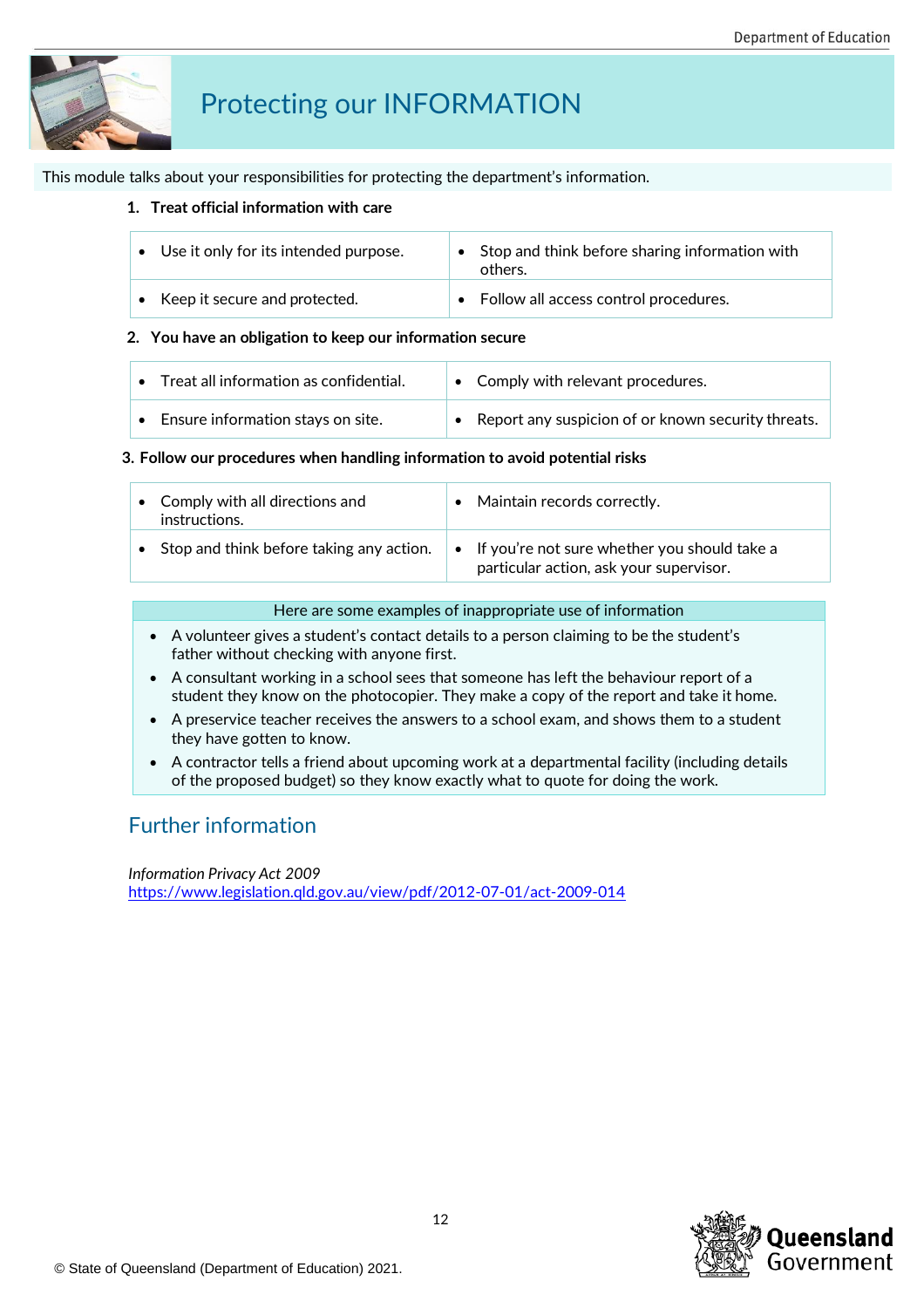## Appendix 1: Student protection fact sheet for contractors, volunteers, visitors, preservice teachers and other adult students on placements

For Queensland state schools, there is no higher priority than the safety and wellbeing of our students.

This fact sheet provides information about:

- your responsibility to report all suspicions of harm or risk of harm to students
- what you need to remember about your own behaviour
- the reporting obligations of school staff members.

Contractors, volunteers, visitors, preservice teachers and other adult students on placements include people who have contact with students online or away from a school site to provide services to the school.

### What are my student protection responsibilities?

You need to:

- complete student protection training as directed by the principal of every school you visit or provide services to
- report all suspicions of harm or risk of harm to a student, formed in the course of your duties, to the principal as soon as possible
- discuss any suspicions of student sexual behaviours or relationships (including sexting) with the principal.

### What is 'harm'?

Harm is any significant detrimental effect on a student's physical, psychological or emotional wellbeing. Harm can be caused by:

- sexual abuse
- physical abuse
- emotional abuse
- neglect.

A student can be harmed by:

- someone they know
- a stranger
- a Department of Education employee
- another student
- themselves.

## When do I need to report?

You must report to the principal as soon as you become aware or suspect a student has been harmed or is at risk of harm in the course of your duties.

'In the course of your duties' means whenever you're performing paid work, volunteer duties or duties as part of a preservice placement for the Department of Education. This includes activities:

- on school sites
- during excursions, camps and other extracurricular activities
- online.

You must also tell the principal if you become aware of or suspect any sexual behaviour or relationships involving students, including sexting.

## How do I contact the principal?

Every school has a different process. However, you can usually contact the school office and ask to speak with the principal about a confidential matter. If you can't contact the principal, either ask to speak with the deputy principal or contact the relevant regional office.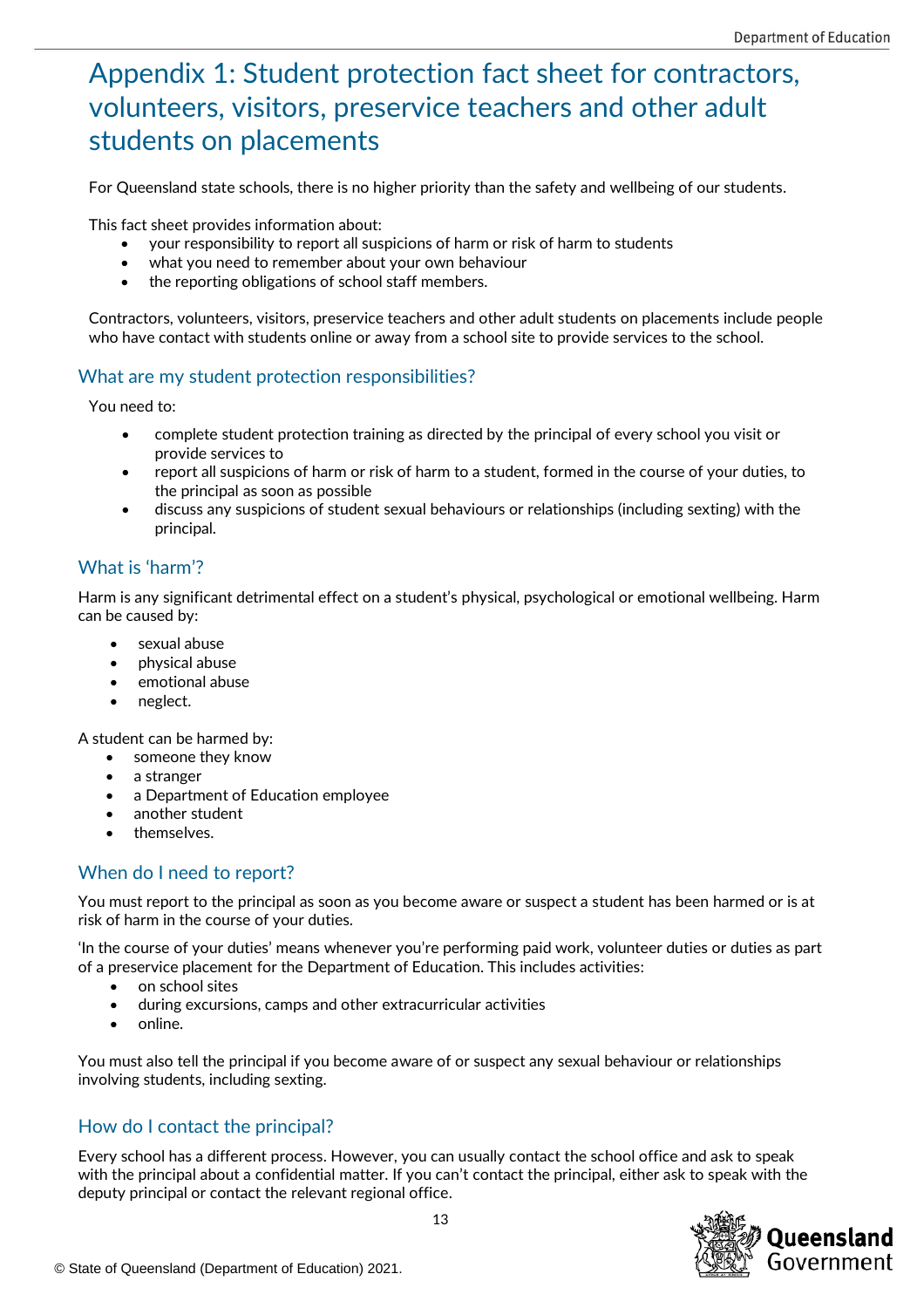### What if my concerns relate to the principal?

If you suspect the principal or another departmental employee has harmed, is harming, or could potentially harm a student, refer to the *Allegations in the area of student protection procedure* to find out how to report your suspicions.

### What do I need to remember about my own behaviour?

- **ALWAYS** interact professionally with students even outside school hours
- **NEVER** intentionally harm a student physically, psychologically or emotionally
- **NEVER** touch a student in a sexual way, or engage in any other inappropriate interactions with them.

### What if I'm concerned about a student's online safety?

While the internet can be a great learning resource for students, it can also potentially expose them to:

- unwanted online contact
- cyberbullying
- violent or inappropriate content.

If you think a student has been harmed or is at risk of harm from these or other online activities, you must tell the principal as soon as possible.

A great way to stay up to date with online safety issues and advice is to visit the *eSafety Commissioner* website. There you'll find a guide on the key online safety issues for young people, as well as practical tips and advice on what to do if things go wrong. And if you need extra support, the *Online safety: A guide for parents and carers* has a list of services that can provide it.

### How do school staff members report student protection concerns?

If you're a school staff member and suspect a student is experiencing sexual abuse or likely sexual abuse, you must tell the principal so they can report it to the Queensland Police Service (QPS).

You must also tell your principal if you suspect a student is experiencing physical, sexual, emotional abuse or neglect. If the student doesn't have a parent able and willing to protect them from harm, the principal can report it to Child Safety.

Our *Student protection procedure* and *[Allegations against employees in the area of](https://ppr.qed.qld.gov.au/pp/allegations-against-employees-in-the-area-of-student-protection-procedure) student protection procedure* explain how you can report student protection concerns in a way that meets your reporting obligations.

### Further information

Allegations against employees in the area of student protection procedure <https://ppr.qed.qld.gov.au/pp/allegations-against-employees-in-the-area-of-student-protection-procedure>

Student protection procedure <https://ppr.qed.qld.gov.au/pp/student-protection-procedure>

Resources provided by the eSafety Commissioner <https://www.esafety.gov.au/>

Additional support for online safety <https://www.esafety.gov.au/sites/default/files/2019-09/English%20-%20Parents%20guide.pdf>

If you have any further questions or concerns about student protection matters, discuss them with the principal or contact the relevant regional office. <https://education.qld.gov.au/contact-us/state-schools-regional-contacts>

If you have any questions or concerns about the conduct of a departmental employee, contact the Intake and Assessment team on (07) 3055 2950 or by email at [intake@qed.qld.gov.au.](mailto:intake@qed.qld.gov.au)

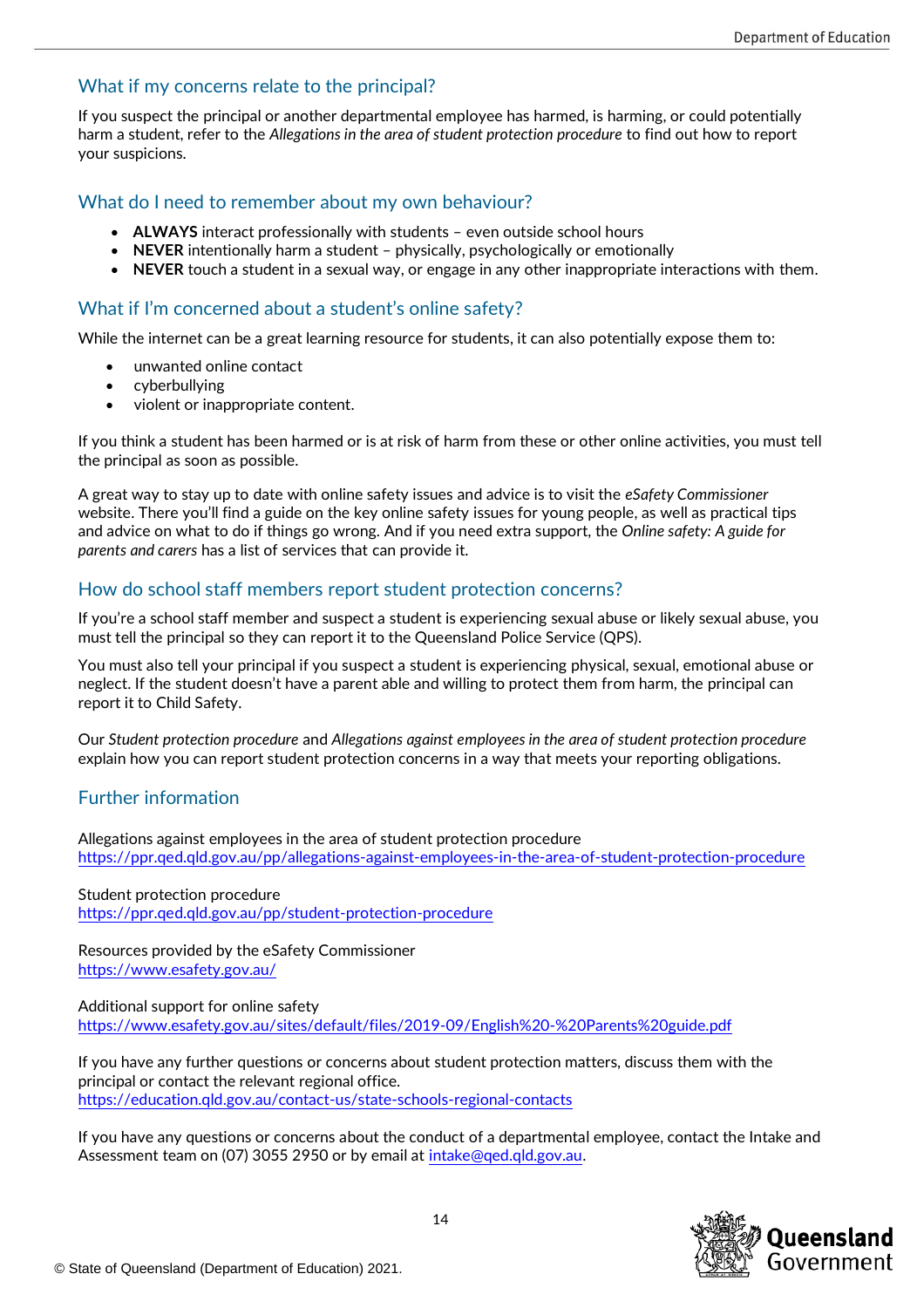## Appendix 2: Fact sheet for preservice teachers and other adult students on placements

If you're a preservice teacher or an adult student on a professional experience, practical or clinical placement, here's what you need to know in terms of your responsibilities, training and conduct.

#### How you'll be supervised while on your placement

- As you'll be performing your placement activities under the full supervision of the school's employees and officers, you and the school will need to negotiate a convenient start date and attendance times for the placement.
- You won't be paid for your placement. You're not expected to fill a position, relieve workloads or replace absent staff.
- Throughout your placement you'll be supervised by someone with the appropriate qualifications, experience and skills. If that person can no longer supervise you, the school will find another supervisor for you. If that's not possible, then you won't be able to continue your placement.

### What are my responsibilities?

- 1. If you haven't read Appendix 1 yet, read that first. You need to meet all those requirements along with what we're about to tell you.
- 2. Act within the scope of the agreed tasks and activities of a preservice teacher or other adult student on placement.
- 3. Before you can start your school placement you need to hold a current blue card. This is a requirement under the *Working with Children (Risk Management and Screening) Act 2000.*
- 4. Present your blue card to staff **before you start** (unless you are exempt) so it can be:
	- validated online with Blue card services
	- cross-checked with your photo ID.
- 5. If your blue card status changes you need to let the school know immediately.
- 6. If you have relationships with any of the staff or students (or any other conflicts of interest) then you need to tell the school **before you start** your placement.
- 7. Give the school:
	- details of your preservice placement supervisor from your training institution or university.
	- any other documentation that's needed (e.g. proof that you've reached the necessary level of registration needed for your placement).
- 8. As part of your placement you'll need to complete all school-specific mandatory training such as:
	- the Key messages guide (this document)
	- asbestos training (optional for preservice teachers, and usually delivered by the principal at the start of each year)
	- fire and emergency response training
	- any health, safety and wellbeing training relevant to the area you'll be working in.
- 9. Make sure you know what to do (and who to tell) if:
	- you'll be absent on any day of your placement
	- your placement circumstances change in any way
	- you have any concerns about a student, especially relating to mental health
	- you need to report an incident or injury that happens during your placement.
- 10. Make sure you keep the school's information, business and activities confidential. This includes information that's verbal, written, electronic or in any other form.